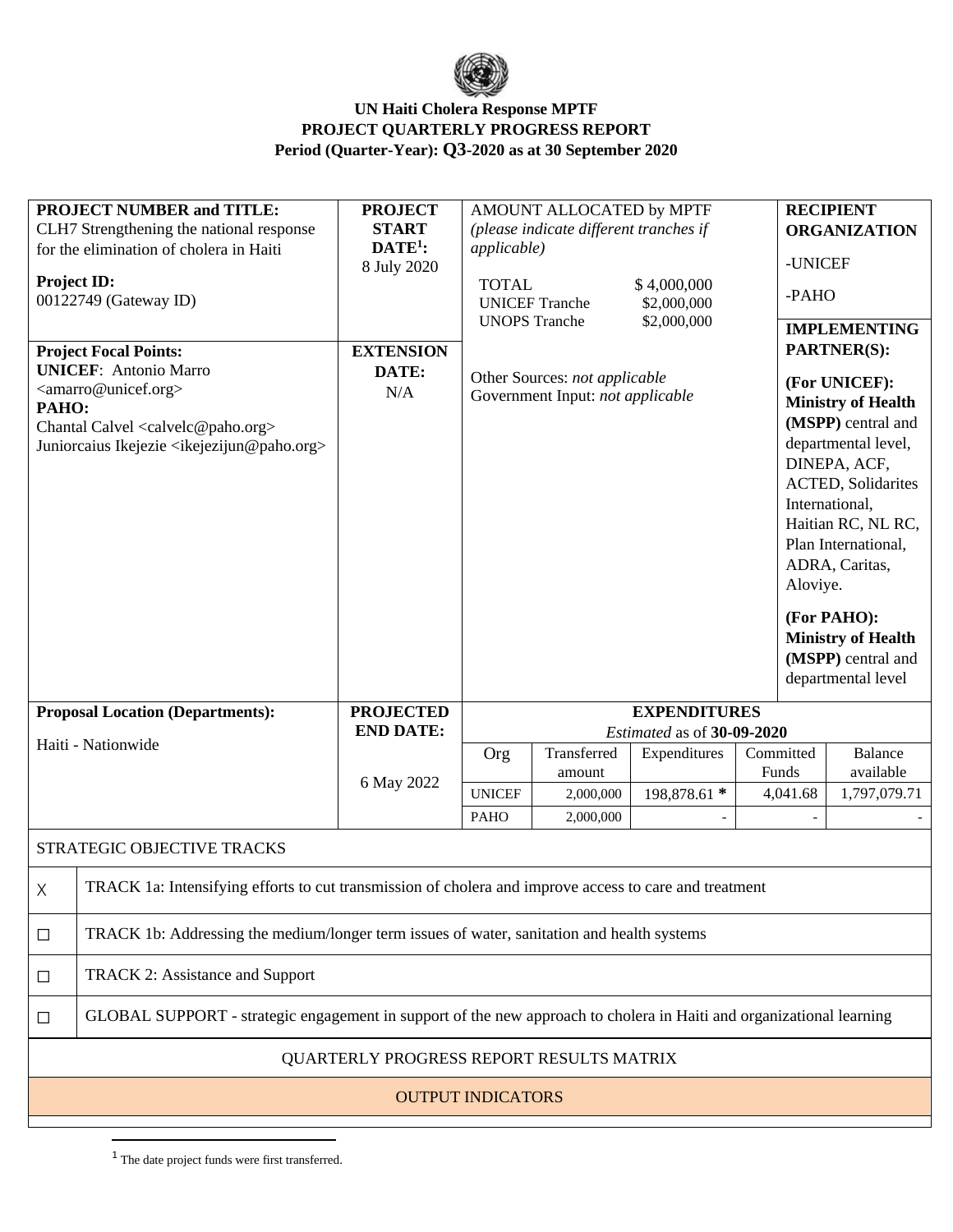

| Indicator                                                                                                                                                                                     | Geographical<br>Area                                                                                                                                                                                                                                               | <b>Projected Target</b><br>(as per results matrix) | Quantitative<br>results for this<br>current reporting<br>period | Cumulative<br>results since<br>project<br>commencement<br>(quantitative) | <b>Delivery Rate</b><br>(cumulative % of<br>projected total)<br>as of date |  |
|-----------------------------------------------------------------------------------------------------------------------------------------------------------------------------------------------|--------------------------------------------------------------------------------------------------------------------------------------------------------------------------------------------------------------------------------------------------------------------|----------------------------------------------------|-----------------------------------------------------------------|--------------------------------------------------------------------------|----------------------------------------------------------------------------|--|
| Description of the quantifiable indicator as set out in the approved project proposal                                                                                                         |                                                                                                                                                                                                                                                                    |                                                    |                                                                 |                                                                          |                                                                            |  |
| <b>PAHO</b><br>Output 1:                                                                                                                                                                      | To strengthen the early warning and response system of the Ministry of Health (MSPP/DELR) at the<br>central and departmental level to detect, test and respond to cholera-related events and other infectious<br>diseases, including COVID-19                      |                                                    |                                                                 |                                                                          |                                                                            |  |
| Number of departments with<br>an early warning and<br>response system established,<br>to investigate all alerts<br>related to cholera and other<br>infectious diseases, including<br>COVID-19 | Nationwide                                                                                                                                                                                                                                                         | 10                                                 | 10                                                              | 10                                                                       | 100%                                                                       |  |
| <b>PAHO</b><br>Output 2:                                                                                                                                                                      | To expand the nation-wide enhanced surveillance system for cholera and other infectious diseases                                                                                                                                                                   |                                                    |                                                                 |                                                                          |                                                                            |  |
| Number of acute watery<br>diarrhea stool specimens<br>collected and transported<br>annually to be tested for<br>cholera                                                                       | Nationwide                                                                                                                                                                                                                                                         | >4,000                                             |                                                                 |                                                                          | $-9/0$                                                                     |  |
| Number of molecular tests<br>performed among suspected<br>COVID-19 cases                                                                                                                      | Nationwide                                                                                                                                                                                                                                                         | >2,000                                             | 16,160                                                          | 16,160                                                                   | $>100\%$                                                                   |  |
| <b>PAHO</b>                                                                                                                                                                                   | To improve the technical capabilities of the national laboratory and the peripheral laboratories for the<br>timely detection of Vibrio cholerae and other infectious diseases                                                                                      |                                                    |                                                                 |                                                                          |                                                                            |  |
| Output 3:<br>Number of functional<br>laboratories with culture and<br>antimicrobial resistance<br>capacity implemented to test<br>for cholera and other<br>infectious diseases                | Nationwide                                                                                                                                                                                                                                                         | >4                                                 | 3                                                               | 3                                                                        | 75%                                                                        |  |
| <b>UNICEF</b><br>Output 4:                                                                                                                                                                    | Carry out WASH emergency interventions at community level, to ensure minimal conditions for<br>prevention of cholera and other infectious diseases (hand-washing stations, emergency repairing of<br>water systems, chlorination, water treatment, trucking, etc.) |                                                    |                                                                 |                                                                          |                                                                            |  |
| Number of hand-washing<br>stations installed and<br>functional (with water and<br>soap) during at least 3<br>months                                                                           | Nationwide                                                                                                                                                                                                                                                         | 1,000                                              | 1,920                                                           | 1,920                                                                    | $>100\%$                                                                   |  |
| Number of people who wash<br>their hands in the installed<br>hand-washing stations                                                                                                            | Nationwide                                                                                                                                                                                                                                                         | 2,000,000                                          | 480,000                                                         | 480,000                                                                  | 24%                                                                        |  |
| <b>UNICEF</b><br>Output 5:                                                                                                                                                                    | Communication, community engagement and community-based interventions promoting hygiene<br>practices, through the support of health community agents (ASCP) and emergency response teams                                                                           |                                                    |                                                                 |                                                                          |                                                                            |  |
| Number of people receiving<br>awareness raising messages<br>for prevention of cholera and                                                                                                     | Nationwide                                                                                                                                                                                                                                                         | 2,000,000                                          | 1,270,000                                                       | 1,270,000                                                                | 63%                                                                        |  |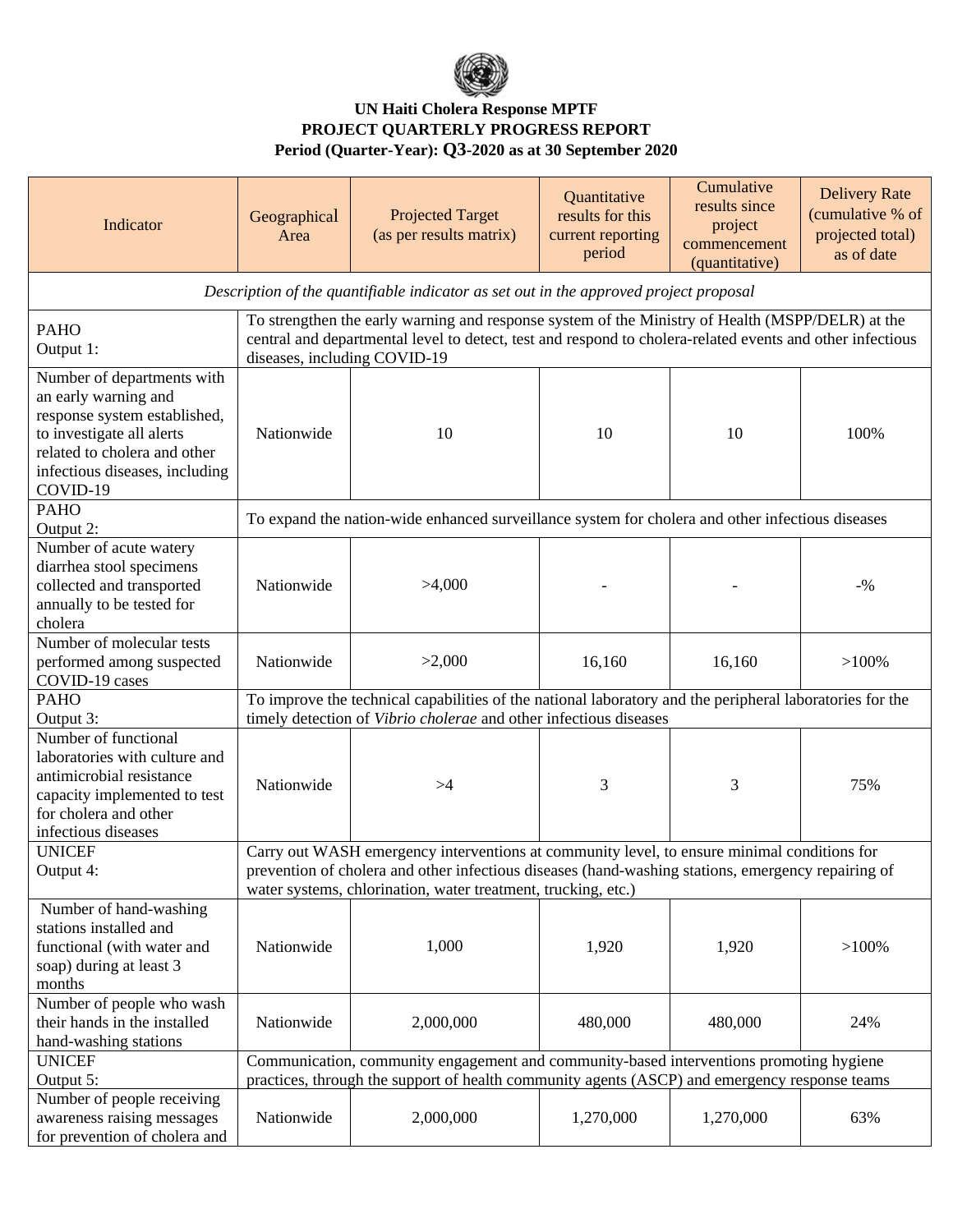

| other infectious diseases.                                                                                                                                     |           |                                                                                                  |                             |  |        |     |     |  |
|----------------------------------------------------------------------------------------------------------------------------------------------------------------|-----------|--------------------------------------------------------------------------------------------------|-----------------------------|--|--------|-----|-----|--|
| including of COVID-19                                                                                                                                          |           |                                                                                                  |                             |  |        |     |     |  |
| Number of health                                                                                                                                               |           |                                                                                                  |                             |  |        |     |     |  |
| community volunteers                                                                                                                                           |           |                                                                                                  |                             |  |        |     |     |  |
| (ASCP) trained to support                                                                                                                                      |           | Nationwide                                                                                       | 1,000                       |  | 426    | 426 | 43% |  |
| surveillance and awareness                                                                                                                                     |           |                                                                                                  |                             |  |        |     |     |  |
| raising at community level                                                                                                                                     |           |                                                                                                  |                             |  |        |     |     |  |
| <b>PAHO</b>                                                                                                                                                    |           | Strengthen MSPP capacities for case management and infection prevention and control measures for |                             |  |        |     |     |  |
| Output 6:                                                                                                                                                      |           | patients related to cholera and other infectious diseases                                        |                             |  |        |     |     |  |
| Number of health care                                                                                                                                          |           |                                                                                                  |                             |  |        |     |     |  |
| workers (HCW) trained in                                                                                                                                       |           |                                                                                                  |                             |  | 283    | 283 | 57% |  |
| the use of Personal                                                                                                                                            |           |                                                                                                  | $>500$ HCW                  |  |        |     |     |  |
| Protective Equipment (PPE)                                                                                                                                     |           | Nationwide                                                                                       |                             |  |        |     |     |  |
| for cholera and/or COVID-                                                                                                                                      |           |                                                                                                  |                             |  |        |     |     |  |
| 19                                                                                                                                                             |           |                                                                                                  |                             |  |        |     |     |  |
| * NOTE for UNICEF component: the level of expenditures may not be in line with the level of the Output indicators achieved (i.e. expenditure of approx.        |           |                                                                                                  |                             |  |        |     |     |  |
| 10% vs higher Outputs achievement). The reasons of this apparent discrepancy are: (i) MPTF funds are contributing to the overall UNICEF Cholera/Covid-19       |           |                                                                                                  |                             |  |        |     |     |  |
| response plan, together with other donors, while the Outputs achievement reported reflects the overall % of MPTF contribution; (ii) several UNICEF NGO         |           |                                                                                                  |                             |  |        |     |     |  |
| partners work in 'reimbursement mode', meaning they advance the funds for the activities implementation and UNICEF reimburses the correspondent funds          |           |                                                                                                  |                             |  |        |     |     |  |
| after the submission of the financial report. The mentioned reasons explain the partial lag among results achievement and funds disbursed during the reporting |           |                                                                                                  |                             |  |        |     |     |  |
| period, that will be compensated in the following reporting periods.                                                                                           |           |                                                                                                  |                             |  |        |     |     |  |
|                                                                                                                                                                |           |                                                                                                  |                             |  |        |     |     |  |
| <b>BENEFICIARIES:</b>                                                                                                                                          |           |                                                                                                  |                             |  | OTHER: |     |     |  |
| # of beneficiaries and disaggregated data, where applicable                                                                                                    |           |                                                                                                  |                             |  |        |     |     |  |
| <b>No. of Beneficiaries</b>                                                                                                                                    |           |                                                                                                  | <b>No. of Beneficiaries</b> |  |        |     |     |  |
| Female                                                                                                                                                         | 1,045,200 |                                                                                                  | Communities                 |  |        |     |     |  |
| <b>Youth Female</b>                                                                                                                                            | 415,910   | Total                                                                                            |                             |  |        |     |     |  |

Youth Male **438,019 TOTAL 2,863,929** Updates and Key Achievements *(please use this section to highlight project inputs and key achievements for the current period, including 1-2 narrative paragraph as well as Table, Graphs and or Infographics)*

**UNICEF:**

Male **964,800**

As mentioned in the indicators' matrix, thanks to MPTF support, UNICEF has been able to support Haitian Govt and partners in strengthening Health and WASH services in terms of handwashing, hygiene promotion and behavior change, as well as the reinforcement of health services at community level. These actions have been key and beneficial to strengthen Haitian Govt capacities, help preventing the transmission of Cholera and other infectious diseases, including Covid-19, as planned.

NOTE: the total targets achieved in the reporting period, including other sources of funding, are as follows (approx. figures):

- Number of handwashing stations installed and functioning: 8,000
- Number of people who wash their hands: 2,000,000
- Number of people receiving awareness raising messages for prevention: 5,300,000
- No. of health community volunteers (ASCP) trained: 1,291

#### **PAHO:**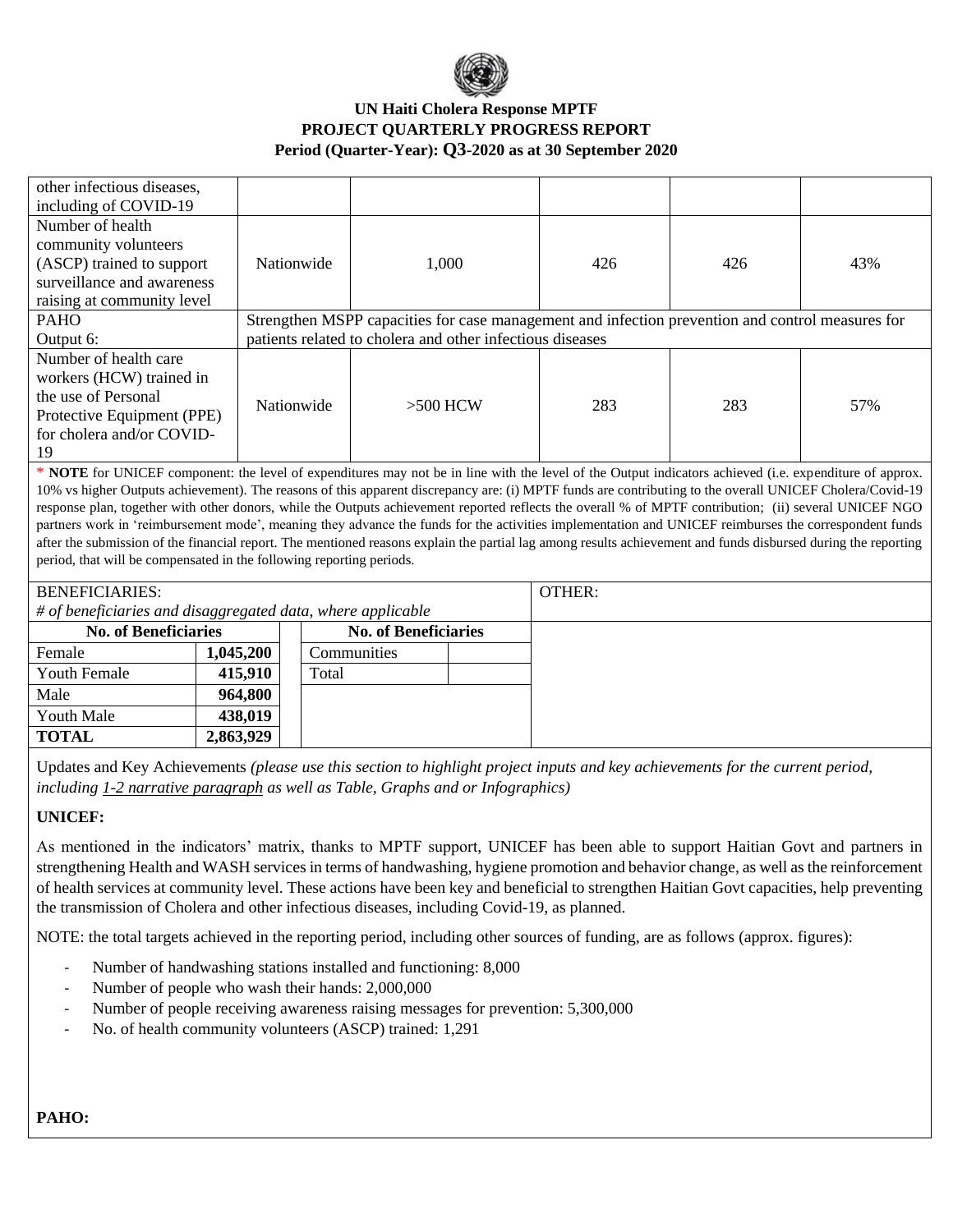

Due to uncertain funding for 2021, all the activities planned by PAHO under the MPTF project were conducted using other available funds that had an earlier expiration date. These activities include the following:

- Ten epidemiologists were integrated in the 10 departmental health directorates to support the coordination of alert and response activities, epidemiological investigations, and reporting of epidemic intelligence to health authorities at the central level.
- Support was provided for the set-up of a large-scale laboratory diagnostic confirmation system for the rapid identification of cholera and COVID-19 cases through joint missions conducted at different laboratories in Haiti by personnel of the Ministry of Public Health and Population (MSPP) and PAHO/WHO. During the missions:
	- o Four laboratory technicians from two regional laboratories (1. Hôpital Universitaire Justinien in Cap-Haitien, Nord department; 2. Hôpital Immaculée Conception in Les Cayes, Sud department) were trained on culture and antibiotic susceptibility testing of stool specimens for the detection of *V. cholerae*, as well as salmonella and shigella species.
	- o Eight laboratory technicians from four regional laboratories (1. Hôpital Immaculée Conception in Les Cayes, Sud department; 2. Hôpital Saint Boniface in Fond-des-Blancs, Sud department; 3. Hôpital Sanatorium in Port-au-Prince, Ouest department; 4. Hôpital la Providence des Gonaïves in Les Gonaïves, Artibonite department) were trained on the GeneXpert method for the rapid molecular diagnosis of COVID-19.
- All visited laboratories were inspected to detect potential hazards. These laboratories also received recommendations for the improvement of quality assurance systems, data reporting, and management of biological waste.
- 120 health professionals from 25 health institutions across the country were trained on the collection, management, and transport of specimens from acute watery diarrhea cases.
- 283 people (staff from the central level of the MSPP, the National Ambulance Center and private ambulance companies, quarantine sites, health care institutions) were trained on infection prevention and control (including doffing and donning personal protective equipment - PPE) in the context of cholera and COVID-19.
- 18 nurses from the Labo-moto project (an MSPP-PAHO/WHO collaboration established in 2017 to strengthen cholera surveillance) ensured the timely collection and transport of COVID-19 samples from treatment centers to laboratories on motorcycles. Between July and September 2020, around 80% of all samples collected outside of the Ouest Department were tested with the support of Labo-moto nurses. Furthermore, Labo-moto nurses ensured that health institutions had sufficient quantities of supplies to avoid disruptions in the sampling of suspected cases.
- To support the scale up the capacities for laboratory testing, diagnostic products were procured and distributed to the National Laboratory (LNSP) and the regional laboratories, as necessary. These items include approximately 5,000 GeneXpert cartridges, antimicrobial susceptibility test discs, antibiotics, and laboratory reagents. Most of the items were purchased through the PAHO/WHO Regional Revolving Fund for Strategic Public Health Supplies.
- To reduce the risk of transmission of cholera, COVID-19 and other infectious diseases, 484,281 priority PPE items (including 307,150 surgical masks, 141,950 examination gloves, and 13,080 N95 masks) were distributed to the MSPP, health care institutions, and the National Ambulance Center, among others.
- To support surveillance activities, supplies and equipment were procured and distributed to field teams in each of the 10 departments. Examples of these items include those used for data collection (e.g., tablets, notepads, pens,).

Delays or Deviations (*if any, briefly describe the delays or changes in focus, approach or targets, and provide a short justification for the change in 1-2 narrative paragraphs*).

**PAHO:**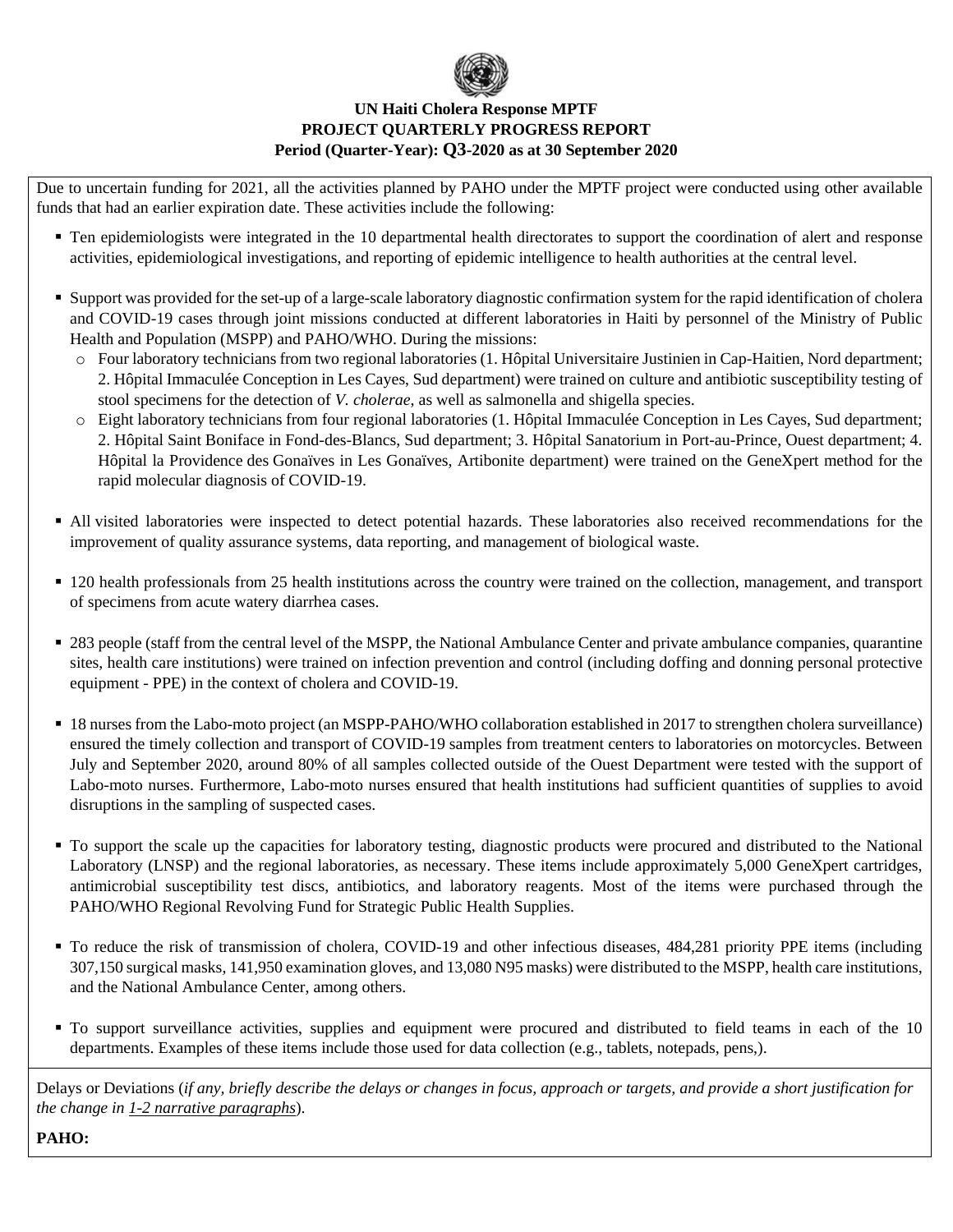

Implementation of the planned activities, such as the expansion of the nation-wide enhanced surveillance system for cholera and other infectious diseases (Output 2) was hampered by a number of factors and events. Paramount among these was the COVID-19 pandemic, which disrupted the global supply chain for laboratory reagents and test kits and affected the timely procurement of these items, as national borders were closed for several months. Due to the pandemic, many in-person coordination meetings could not take place; however, many of these were rapidly replaced by discussions on video conferencing platforms. COVID-19 also led to the temporary postponement of a number of activities, including field evaluations and trainings for laboratory personnel. The COVID-19 epidemic also affected the procurement of laboratory materials. This resulted in the delayed start of the MSPP's new strategy for the detection of cholera. Furthermore, throughout most of the reporting period, the Haitian gourde (the national currency) experienced a substantial depreciation in relation to the U.S. dollar. This resulted in a significant increase in the cost of goods and services, which ultimately made the implementation of planned activities more expensive.

# **UNICEF:**

Other challenges include bottlenecks related to the MSPP's fund transfer procedures, which delayed the training and equipment of the second wave of ASCP. Furthermore, despite the huge efforts with the communication and awareness raising campaign, an important part of the population continued to ignore basic COVID-19 prevention measures, due to the belief that the outbreak had ended in Haiti.

It is worth mentioning that the achievement in the indicator of: ' *total number of people washing their hands in the handwashing stations installed* ', was lower compared to the other indicators (24% only) for several reasons: (i) the initial number of people calculated per handwashing station was slightly over-estimated; (ii) the cost of managing each handwashing station was higher than planned (one person full time taking care of the installation, ensuring presence of soap and water, etc.) (iii) the calculation was made on a conservative side, to avoid any double counting (i.e. one person washing his/her hand on a given day, should not be counted if the person comes back the following day); (iv) several handwashing stations were installed in schools and health centers to ensure their sustainability and usage in the future, beside the COVID-19 response.

Finally, UNICEF started a phaseout / exit strategy for the handwashing stations in coordination with DINEPA and all involved partners to ensure durability and/or discontinuity of hand washing stations installed; however, for other private or public partners that were not associated to the response coordination, this seemed to be more difficult.

Additional Information (*Optional – including stories from the communities, photos, links relevant to the project*

Communication material produced and disseminated, in the reporting period:

#### **UNICEF:**

#### **Covid-19 related stories**

**Informing the Most Vulnerable Populations About COVID-19 on Horseback**

<https://www.unicef.org/haiti/recits/informing-most-vulnerable-populations-about-covid-19-horseback>

**Coronavirus pandemic denies children access to their basic rights** <https://www.unicef.org/haiti/recits/coronavirus-pandemic-denies-children-access-their-basic-rights>

**Mother seeks to protect daughter from new coronavirus** <https://www.unicef.org/haiti/recits/mother-seeks-protect-daughter-new-coronavirus>

**L'UNICEF et ses partenaires se mobilisent contre le COVID-19** <https://www.unicef.org/haiti/recits/lunicef-et-ses-partenaires-se-mobilisent-contre-le-covid-19>

**Vers le renforcement de la communication dans la lutte contre la Covid-19** <https://www.unicef.org/haiti/recits/vers-le-renforcement-de-la-communication-dans-la-lutte-contre-la-covid-19>